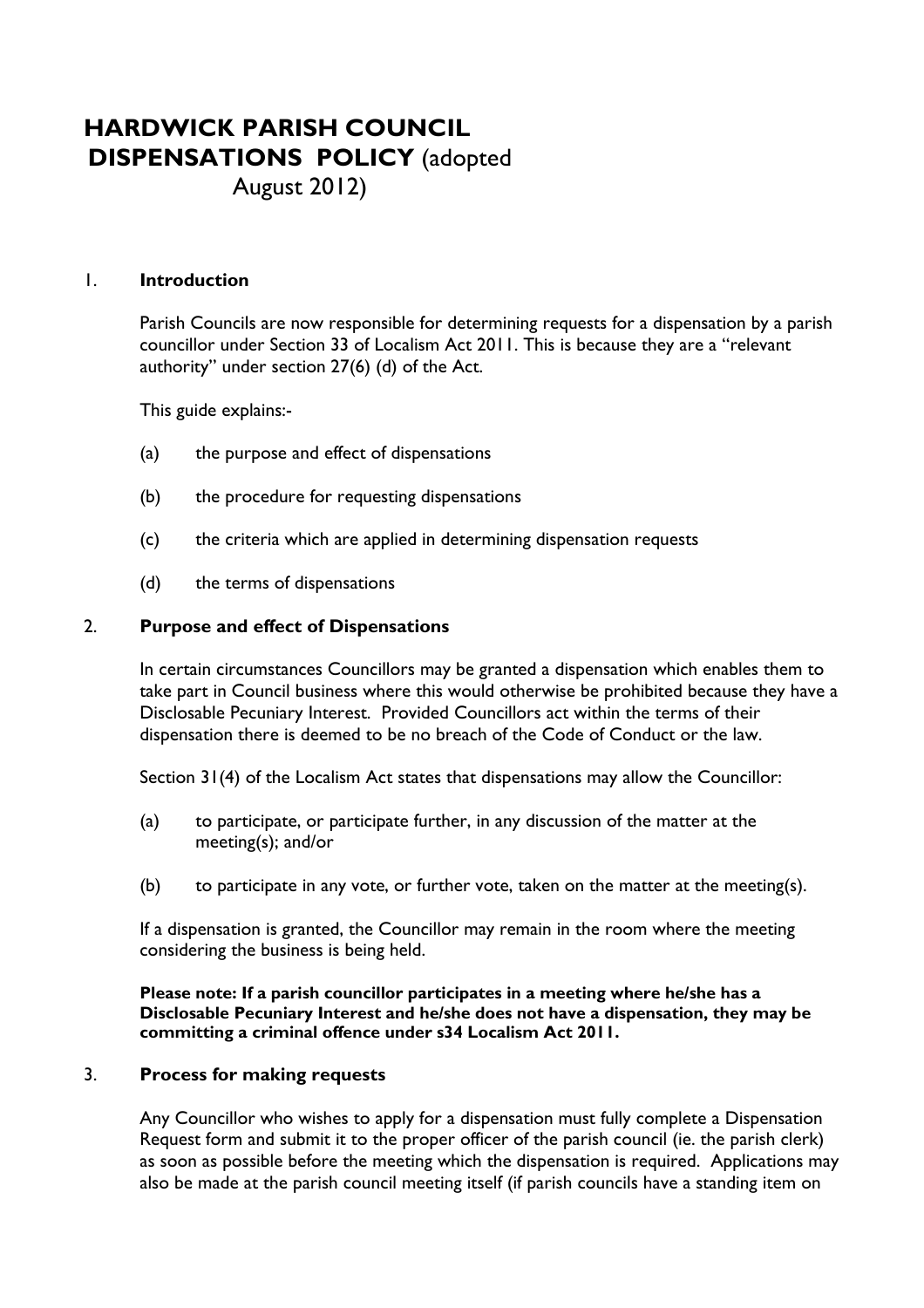the agenda to deal with dispensation requests) and the nature of the interest has only become apparent to a councillor at the meeting itself.

 Suggested wording for a new standing agenda item on declaration of interests and dispensations is as follows:

# **Declarations of interest and dispensations**

- 2.1 To receive declarations of interest from councillors on items on the agenda
- 2.2 To receive written requests for dispensations for disclosable pecuniary interests (if any)
- 2.3 To grant any requests for dispensation as appropriate

A request for dispensation must be made on an individual basis.

# 4. **Consideration by the Parish Council**

The Parish Council has delegated to the parish clerk the authority to grant dispensations.

"RESOLVED that the Council delegates the power to grant dispensations to the Clerk. The power rests with the relevant authority under section 33(1) of the Localism Act 2011 and the basis is set out under section 33(2). "

 The parish clerk may grant a dispensation to a councillor who has a Disclosable Pecuniary Interest to participate in any discussion of a matter at a meeting and/or to participate in any vote on the matter ( as per para. 2 above) if they consider that:

- (a) so many members of the decision-making body have disclosable pecuniary interests that it would impede the transaction of the business (ie. the meeting would be inquorate); or
- (b) the authority considers that the dispensation is in the interests of persons living in the authority's area; or
- (c) it is otherwise appropriate to grant a dispensation.

 The parish council has extended the provisions of the above paragraph to apply in the same way in the case of a "non-disclosable pecuniary interest" or a "non-pecuniary interest", as defined in the Code of Conduct, but this is at the discretion of the council. *(deleted May 2015)*

The terms of any dispensation shall be in accordance with paragraph 6.

 The parish clerk should formally notify the Councillor of their decision and reasons in writing at the earliest opportunity and in any event within 5 working days of the decision.

# 5. **Criteria for Determination of Requests**

 In reaching a decision on a request for a dispensation the parish clerk (as appropriate) will take into account:

(a) the nature of the Councillor's prejudicial interest